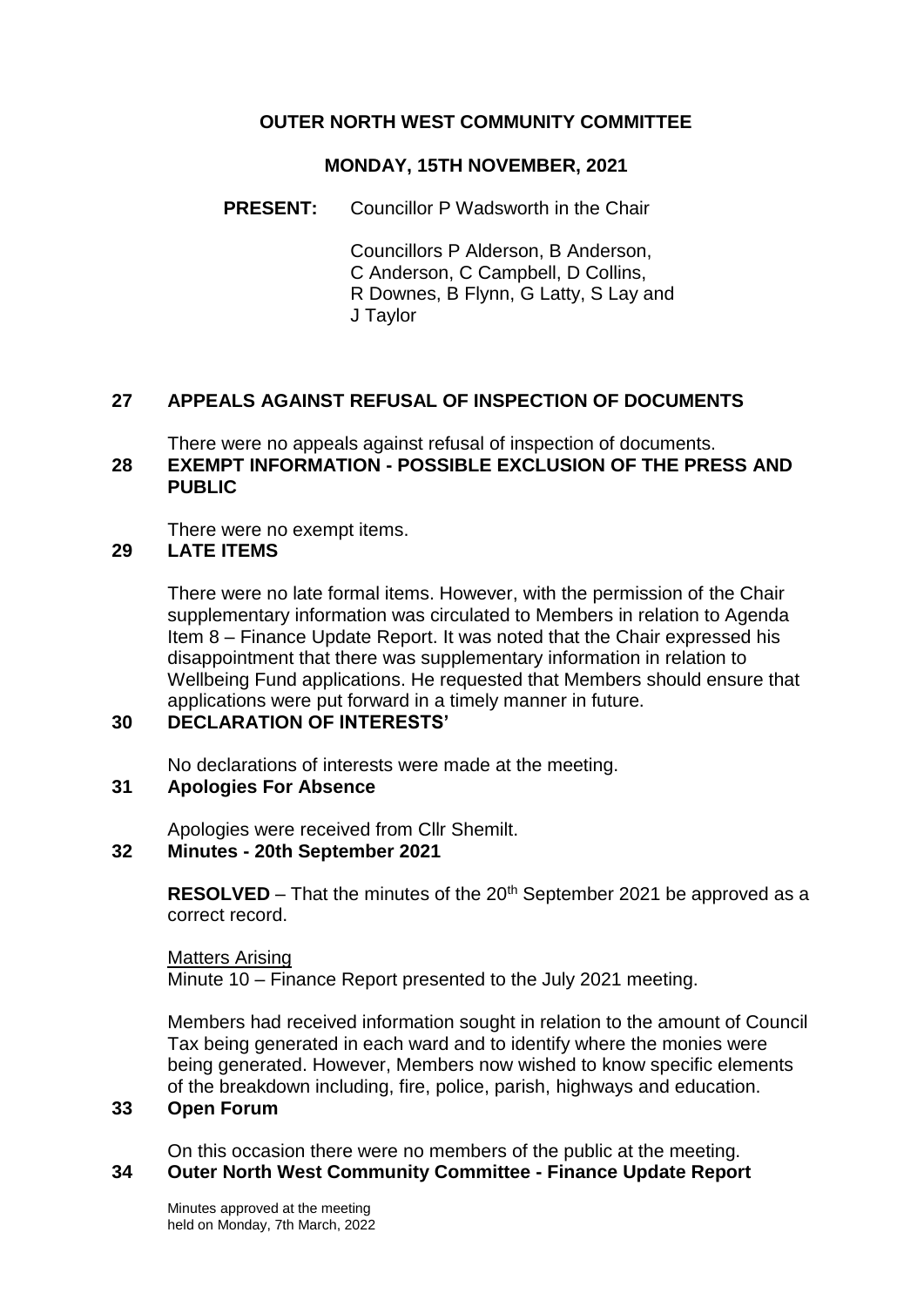The report of the Head of Locality Partnerships provided the Community Committee with an update on the budget position for the Wellbeing Fund, Youth Activity Fund, Capital Budget, as well as the Community Infrastructure Levy Budget for 2021/22.

Members were informed of the following points:

- The remaining balance of the Wellbeing Budget is currently £110,309.41. A full breakdown of the projects was listed at Table 1.
- Members were requested to consider the following projects:
	- o **Increase to Community Engagement Budget** £250 was requested by Leeds City Council, Communities Team, it was noted that the money was used to cover meeting rooms. Members requested that teas and coffees be provided. £250 approved from Wellbeing fund to Communities Team
		- o **Upgrade to the facilities requested by Arthington Village Hall** – Amount requested was £7,000. Members noted that this had been delayed for 4 months. In considering this application Cllr B Anderson put forward a proposal to fund £6,000 with the aim that the HAP could potentially be able to support the project with the other £1,000. Following this, the Chair then put the amended proposal for the provision of £6,000 Wellbeing funding to the vote and this was carried. As such, it was resolved that £6,000 be allocated to Arthington Village Hall. It was requested that it be noted Cllr Flynn voted that the application should receive the full amount requested, as it was his view that £6,000 was not enough to support the project. It was noted that the Chair put the vote to all Members of the Community Committee. However only the Adel and Wharfedale Members took part in the vote with the other Members abstaining.
		- o **Horsforth TRO** Leeds City Council, Highways and Transportation requested £5,000. The amount of £5,000 was approved from the Wellbeing fund.
		- o **Horsforth Improved footway provision**  Leeds City Council, Highways and Transportation requested £6,000 for overlaying. £6,000 was approved from the Wellbeing fund
		- o **Newlaithes Playground**  Leeds City Council, Parks and Countryside requested £6,484.66. This was not approved as Members were advised that funding had been found from elsewhere.
		- o **Otley and Yeadon CCTV**  Leeds City Council, Leedswatch requested £8,000. This was deferred for further information. It was noted that a meeting was to be arranged with the Otley and Yeadon Ward Members and Leedswatch to discuss the 8 cameras.
		- o **Horsforth CCTV**  Leeds City Council, Leedswatch requested £2,000. This was deferred for further information. It was noted that a meeting was to be arranged with Horsforth Ward Members and Leedswatch to discuss the 2 cameras.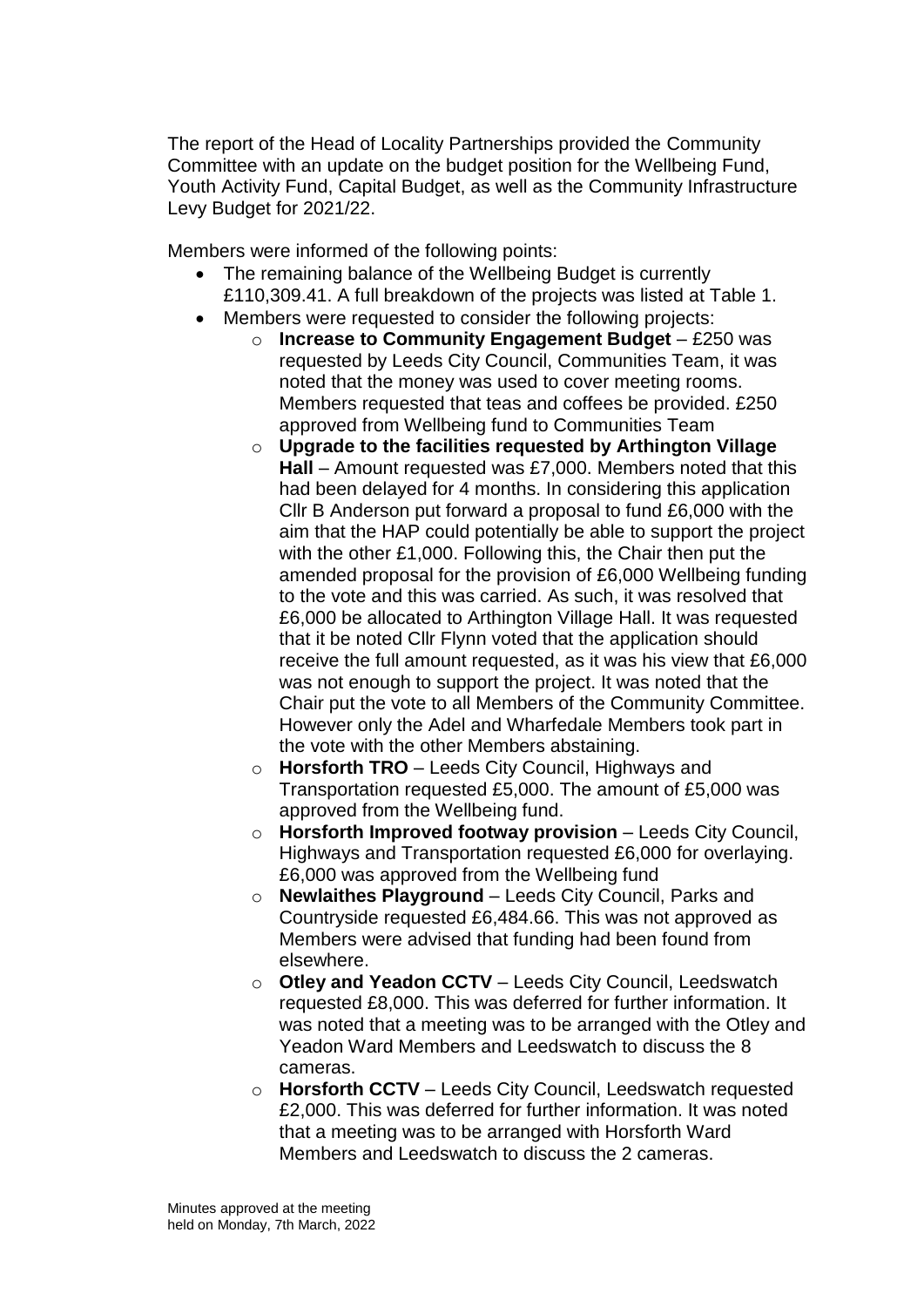- o **Yeadon Christmas Lights**  The New Yeadon Christmas Lights Committee requested £2,000. Members approved £2,000 from Wellbeing fund.
- o **Provision of new equipment at parish playground**  Pool-in-Wharfedale requested £6,000. Members approved £6,000 from Wellbeing fund.
- o **Do not park on the grass verge signs**  City Signs, Leeds City Council requested £620. £620 was approved from Wellbeing fund.
- o **Adel and Wharfedale SID's**  Leeds City Council, Highways and Transportation requested £17,500. In considering this application, Cllr Flynn advised the Committee that he had not had sufficient time to consider the detail of this application as he had not received the details until the Thursday prior to the meeting and as such, proposed that it be deferred. Following this the Chair put the proposal to defer the matter to the vote, but this was not carried. Subsequently, the Chair put the substantive proposal for the provision of £17,500 Wellbeing funding to the vote and this was carried. As such, it was resolved that £17,500 be allocated to Leeds City Council, Highways and Transportation service. It was noted that the Chair put the vote to all the Members of the Community Committee. However only the Adel and Wharfedale Members took part on the vote with other Members abstaining.
- Members were advised that since the last meeting on 20<sup>th</sup> September 2021 the following projects had been considered and approved by DDN:
	- o Horsforth Junior Park Run £3,500 (YAF Budget)
	- o Unity Day £850 (YAF Budget)
	- o West Leeds Activity Centre £6,800 (YAF Budget)
	- o Guiseley and Rawdon Christmas Lights 2021 £2,863 (Wellbeing Budget)
	- o Guiseley and Rawdon Christmas Trees £1,357.34 (Wellbeing Budget)
- The remaining balance for the Youth Activity Fund (YAF) is currently £33,421.19. Table 2 within the report provided a breakdown of projects funded.
- Small Grants and Skips Budget currently has a remaining balance of £4,157.35. Allocations were broken down by ward and summarised in Table 3 of the submitted report.
- As a result of new injections, the Capital Budget currently has £51,373 available to spend. This information was shown by ward in Table 4.
- The Community Infrastructure Levy (CIL) Budget currently has £155,074.13 available to spend this was detailed by ward in Table 5. Members discussed the CIL Budget at length. They raised concerns about how and when information in relation to CIL money was provided to the Community Committee and how it was distributed and spent within the Parish and Town Councils. They wished to have information brought to the Committee so that they were aware of projects funded through CIL by the Parish and Town Councils, so as to avoid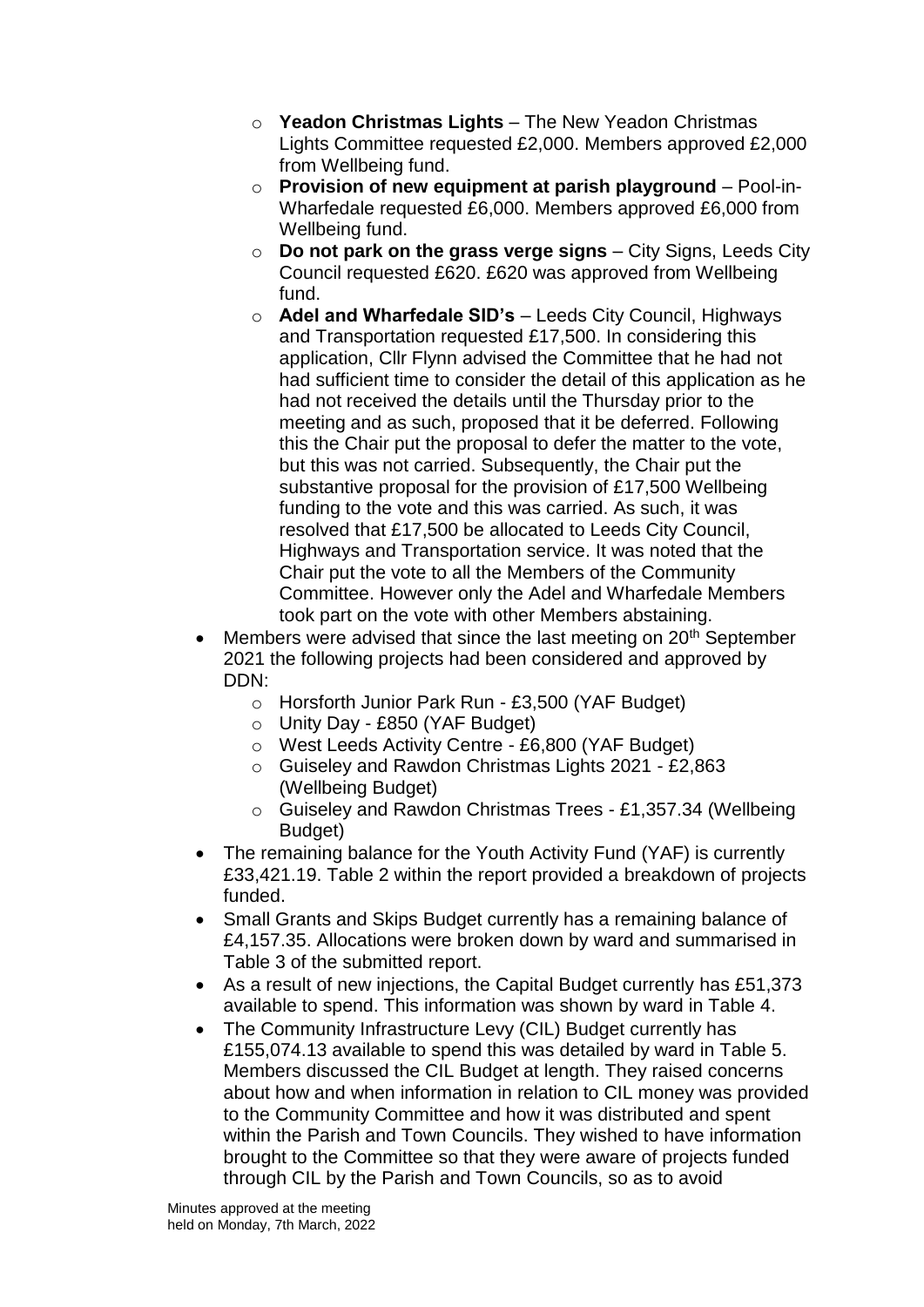duplication and enable them to promote the projects. Members were advised that the funding criteria was broad but that it should help fund activity which helps infrastructure. It was noted that there is an Annual Report produced and shared with the Community Committees. The report was shared in November 2020. It was noted that Localities Officers would check with Planning Colleagues to see if the report could be brought to Community Committees on a more regular basis.

# **RESOLVED** –

- a) Details of the Wellbeing Budget position be noted
- b) That the Wellbeing proposals submitted to the Committee for consideration and determination be approved, or otherwise, as detailed above.
- c) Details of the projects approved via Delegated Decision be noted
- d) Monitoring information of its funded projects be noted
- e) Details of the Youth Activities Fund (YAF) position be noted
- f) Details of the Small Grants and Skips Budget be noted
- g) Details of the Capital Budget be noted
- h) Details of the Community Infrastructure Levy Budget be noted

# *Cllr Flynn left the meeting at 14:35 at the end of this item.*

# **35 Climate Emergency Update 2021**

The report of the Chief Officer for Sustainable Energy and Air Quality provided an update for the Outer North West on the climate emergency strategy and progress, with a focus on the local Outer North West area.

Members were provided with the following information:

- £25m has been secured for de-carbonisation of the corporate estate and schools and included solar panels and LED lighting. It was noted that this had to be taken without any consultation due to limited timescales for the bidding process.
- Aireborough Leisure Centre has been fitted with Solar Panels and an Air Source Heat Pump. It was noted that this would assist in reducing carbonisation. There would be no increase in heating bills these would remain the same.
- Many sites across Leeds need heating upgrades and the Council were looking to use solar panels and air source heat pumps. Members were advised that savings would be made by not using Capital Money and the team were looking to secure funding from Government through a bidding process.
- It was noted that using air source heat pumps provided comfortable heat conditions. Members were informed that many other countries have been using this type of heating for 25 years and air source heat pumps are now much cheaper to produce and supply. Grant funding for fitting air source heat pumps is available from Government. It was also noted that work was on going for re-skilling heating engineers.
- The team would be happy to take Members to a local site to look at the technology and give a briefing of how the system works. Training and briefing sessions were available. It is important to inform residents what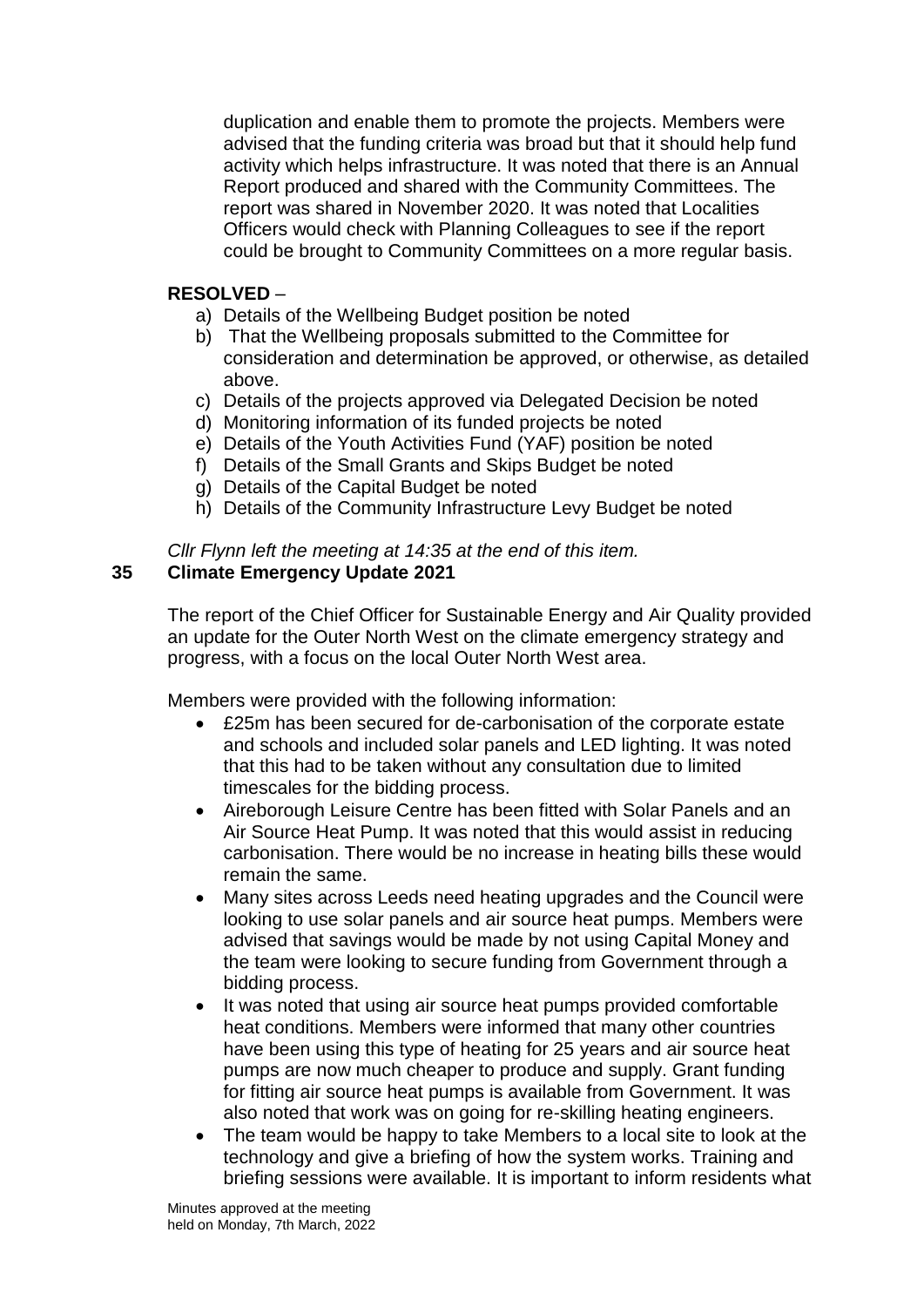the Council is doing in relation to air source heat pumps and solar panels across the city. It was noted that upgrades were not being paid for from Council Tax.

- Members had sympathy with officers trying to secure bids and understood that there was sometimes no consultation due to short timescales. Members were advised of the processes that officers deal with including criteria for the bidding process. However, it was not possible to foresee if the criteria would change and officers need to be prepared for short bidding timescales.
- In relation to upgrades of community facilities such as community halls and theatres, Members were advised that they would receive match funding. It was noted that upgrades had been possible for such as Aireborough Leisure Centre, Spring Gardens and Suffolk Court as the heating had required replacing.
- Members were advised that air source heat pumps required cheap electricity which could be supplied by solar panels or similar.
- Planning officers are looking to address issues of energy efficient systems when developers submit plans for new developments.
- Air source heat pumps can work to -11degress Celsius and constantly renews itself.
- Grant funding is available for homes where owner's salaries are under £30,000 to be fitted with free solar panels. It was noted that the team would do the assessments.
- It was noted that 8 electric vehicle points had been installed in the local Outer North West area. It was noted that the Council does not support on street vehicle charging and that most of the new charging points are available in district centres. The Council is wanting to promote cycling and walking as an alternative to using cars.
- An electric bike trial scheme was available until March so that cyclists could try electric bikes before making a decision to buy. The team have around 22 electric bikes which can be loaned out from the city centre for use across Leeds. The loan period is one month. It was noted that people who borrow the bikes are asked to get their own insurance whilst loaning the bikes.
- The team produce a city newsletter and an invite was given to Members to request a copy.
- Leeds DEC are providing free educational material to raise awareness of climate change to be used in schools which link into the school curriculum.
- A climate action training pilot was currently being undertaken in Seacroft. This links schools, third sector organisations to see what can be done in local areas to address climate change.
- The White Rose Strategy is looking to double the tree count across Leeds. This is a national scheme looking to link up with private landowners who might be able to provide land on which trees can be planted. The Council is looking to plant more trees on land it owns such as parks.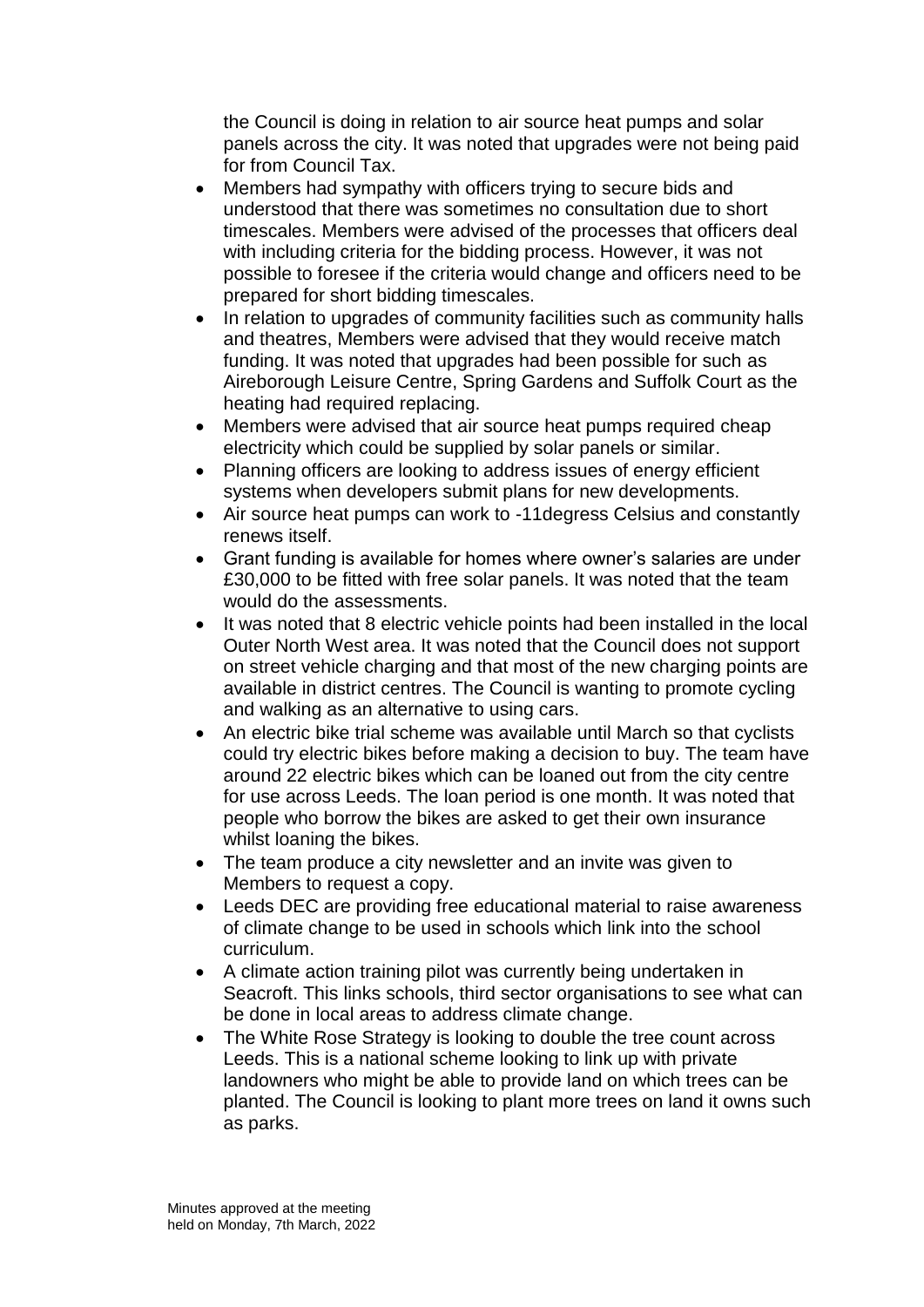Cllr Latty requested that the team provide a briefing session to the Local Forum.

The Chair suggested that the team develop a workshop for the Members of Outer North West Community Committee and local groups.

The officer was thanked for attending the meeting and the update.

**RESOLVED** – To note the content of the report. **36 Parking Services Update Report 2021**

> The Service Manager Environmental Services provided a verbal update to the Outer North West Community Committee in relation to parking enforcement in the area.

Members were provided with the following information:

- It was acknowledged that the service during lockdown had not been able to provide the usual level of service this was due to staffing resources through covid. Members were advised that resources were now increasing, and services were now improving.
- Parking enforcement is organised on a beat system with a defined area for the Civil Enforcement Officer to cover in each district such as short stay car parks. However, they can be called upon to look at other areas where issues have been highlighted such as schools. It was noted that since Covid there has been an increase in parking issues outside schools. Difficulties in enforcing parking restrictions were provided to the Committee.
- Where issues are highlighted outside business premises plain clothes officers can be used to try and catch the offenders. However, these officers are unable to issue tickets as they need to be issued by an officer in uniform.
- Members discussed specific issues within their own wards and were provided with clarification on what Civil Enforcement Officers can do and what the Police can do. It was suggested that more clarification was required so that residents were aware of the differences in what enforcement each service can provide. Members suggested that the legislation in relation to obstruction should be brought to Scrutiny as part of an inquiry into road safety
- It was noted that the city centre is given priority and with reduced staff this has meant that local areas have not had the service that they have been used to. With more staff coming back to work it was the view that issues in the local area would be addressed.
- Members were advised that additional Civil Enforcement Officer time could be provided but it would require funding. Operating hours could be changed to address specific issues.
- It was advised that the only red route was round the airport as it currently has dispensation for terrorist attacks.

The officer was thanked for his attendance and update.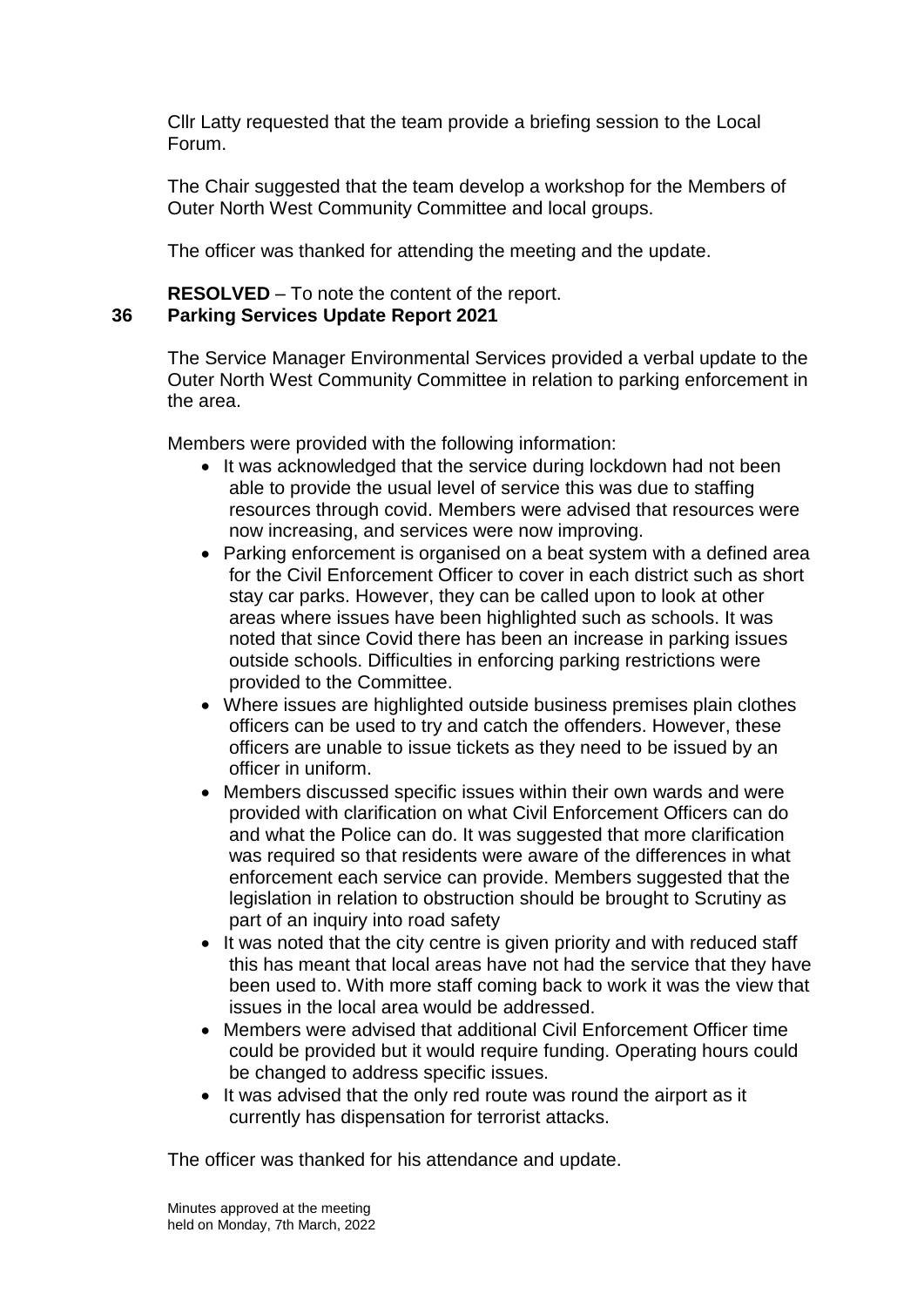**RESOLVED** – To note the content of the report and the verbal update.

*Cllr B Anderson briefing vacated the meeting at 15:55 until 16:05 during this item.*

*Cllrs Collins and Downes left the meeting at 16:10 at the end of this item.* **37 Outer North West Community Committee Update Report**

The report of the Head of Locality Partnerships provided an update of the work the Communities Team has been engaged in, based on the priorities identified by the Community Committee.

The Committee were informed of the following points: **Children and Families** The Children and Families Sub- Group had held 2 meetings to discuss SENSAP.

Cllr Flynn as Children's Services Champion had received an email from the Executive Member for Communities to advise that Youth Summits should be delayed or postponed. This was as a caution in respect of different schools coming together in relation to the spread of Covid. It was also noted that some resources had been lost from Voice Influence Team who in the past have supported the Youth Summits.

Members were assured that the Youth Summits would continue. However, they may have to be delayed until next financial year. Members were disappointed that the Youth Summits were not to go ahead at this time but understood the reasons. All Members agreed that Youth Summits should be continued in the future.

### **Environment and Community Safety**

Meetings have been set up with the local Police Inspector to answer some questions in relation to the area.

Parks remains a watching brief as does climate change. The sub-group were also looking at tree planting in the area and maintenance of the trees.

### **Transport**

The Transport Sub-Group has scheduled a meeting in January with public transport.

### **Health, Wellbeing and Adult Social Care**

Cllr Latty report that over the last months most of the updates have been on Covid.

Appended to the report was the social media update which provided the Committee with information on posts, and detailed recent social media activity for the Outer North West Community Committee Facebook page.

**RESOLVED** – To note the content of the report.

### **38 Date and Time of next meeting**

Minutes approved at the meeting held on Monday, 7th March, 2022